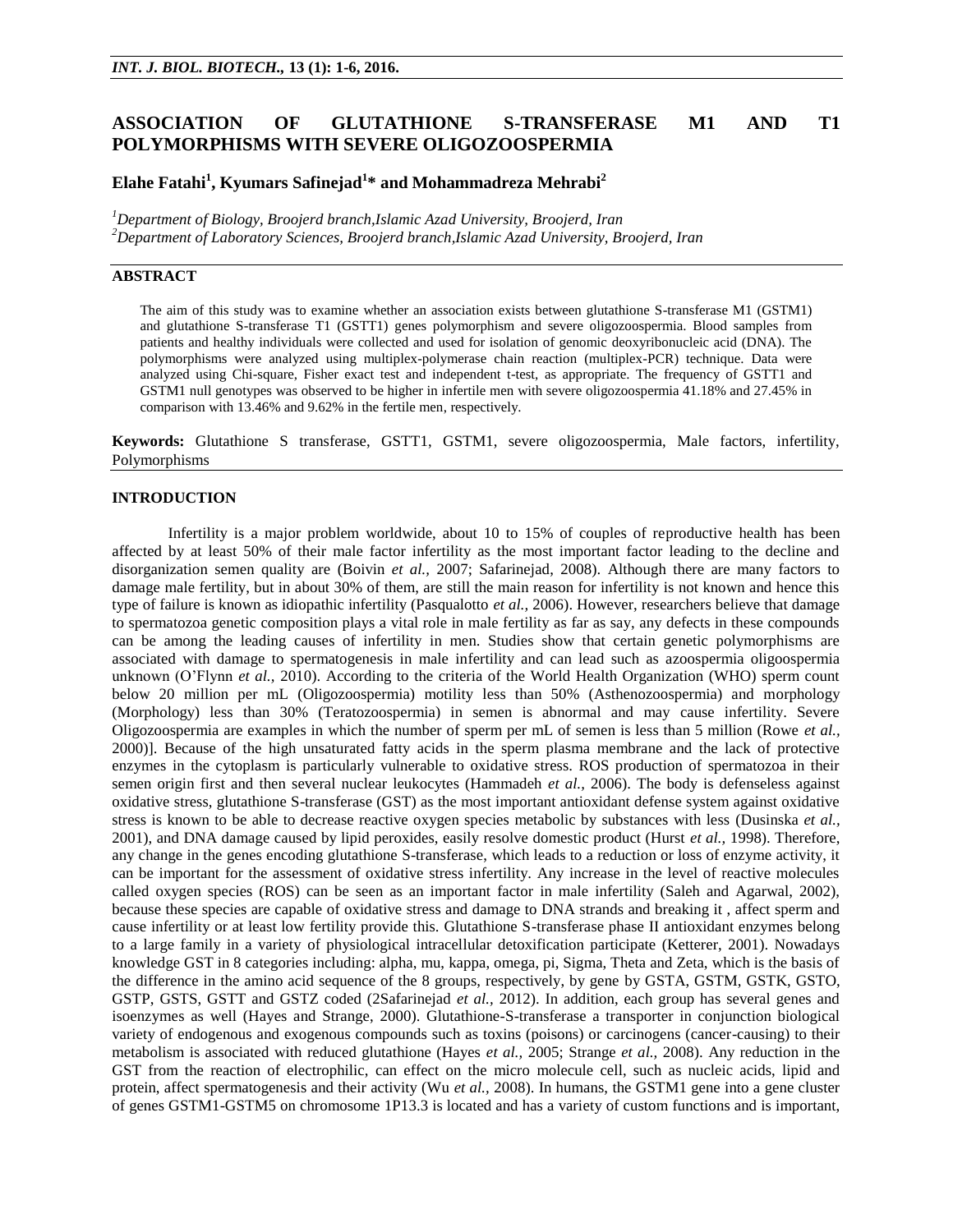people with homozygous deletion of the status of this gene lacks enzymatic activity of cytosolic GST-μ (Pearson *et al.,* 1993). Many reports indicated that this type of relationship with an increase risk of infertility in men is homozygous (Safarinejad *et al.,* 2012). In one study, GSTM1 gene polymorphisms with male infertility varicocele was examined and removed this gene in patients with varicocele causes performance degradation resulting in decreased antioxidant capacity of sperm and semen in these patients because of the null genotype GSTM1 (Chen *et al.,* 2002), also showed the study of Aydemir that the genotype GSTM1, increased oxidative damage spermatozoa in the semen of men with infertility is unknown (Aydemir *et al.,* 2007). Polymorphisms of GSTM1 in patients may be an important resource for spermatozoa to oxidative damage, and DNA fragmentation of sperm tend to be followed (Rubes *et al.,* 2007). On the other hand the ta group human GST enzymes (GSTT) of two subunits, GSTT1 and GSTT2 which are both located on chromosome 22q11 (Tan *et al.,* 1995). GSTT1 gene polymorphism in position from the elimination of the gene in people with genotype can also be empty, the virtual absence of enzyme activity cause (Pemble *et al.,* 1994). Previous studies, GSTT1 null genotype of a possible link between person's susceptibility to diseases such as cancer, diabetes and cardiovascular failure point, but the association of these genotypes with significantly less male infertility (Wu *et al.,* 2008). Wu did a study on men northwestern China, results showed provide GSTT1 null genotype that sometimes the groundwork for a failure such as azoospermia and oligozoospermia unknown (Wu *et al.,* 2008). In another study of infertile men with varicocele China showed that oxidative stress can cause infertility in patients with GSTT1 null genotype risk varicocele and oxidative stress in patients with varicocele increases to some extent (Wu *et al.,* 2009). However, extensive studies, the researchers showed that these genotypes (genotypes null) in the genes GSTM1 and GSTT1 with unexplained infertility in men there and coordination (Song *et al.,* 2014). However, to support this important and help to preserve fertility in these patients, further research is necessary, this necessity prompted us to offer this study, we focused on the analysis of this matter.

### **MATERIALS AND METHODS**

In this study, 51 infertile men with severe oligozoospermia and 52 healthy men aged 20–37 years were selected randomly in 2014. All of the selected patients were severe oligozoospermia with normal 46XY karyotype and had a positive history of male factor infertility.Inclusion criteria were 20-35 year-old men with azoospermia and exclusion criteria was azoospermic men with not severe oligozoospermia or any chromosomal abnormality.

Study of infertile men with severe oligozoospermia including patient history, family history, semen analysis and laboratory tests, including hormonal profile and karyotyping. Various factors such as age, blood group and occupation extracted from the patient and then both case and control groups in terms of polymorphisms in genes GSTT1 and GSTM1 were examined.

Genomic DNA was extracted from peripheral blood of all patients and controls. DNA was extracted by salting out from all blood samples.Quality and quantity of extracted DNA were performed using spectrophotometry and electrophoresis agarose gel respectively.

Three different primer pairs for the detection of genes GSTT1 and GSTM1 homozygous deletion (Null genotype)were used by multiplex PCR.Three pairs of primers including GSTT1, GSTM1 and B-Globin( as internal control) used in this study. Primer pairs were studied using the bioinformatics softwares Allele ID7, Primer premier 5 and Base stacking Tm Online. Fragments of GSTT1 (480 bp), GSTM1 (215 bp), and B-globin (268 bp) genes, the last one used as an internal amplification control to exclude false negatives, were simultaneously amplified.

GSTT1: Forward (F): 5΄- TTC CTT ACT GGT CCT CAC ATC TC -3΄ Reverse (R): 5΄- TCA CCG GAT CAT GGC CAG CA -3΄ GSTM1: F: 5΄- GAA CTC CCT GAA AAG CTA AAG C -3΄ R: 5΄- GTT GGG CTC AAA TAT ACG GTG G -3΄ B-globin: F: 5΄- CAA CTT CAT CCA CGT TCA CC -3΄ R: 5΄- GAA GAG CCA AGG ACA GGT AC -3΄

DNA amplified by multiplex PCR method. PCR amplification condition had a thermocycling procedure consisted of 4min in 94 $\rm ^{o}C$  for initial denaturation. The procedure followed by 32 cycles of 30s at 94 $\rm ^{o}C$ , 30s at 59 $\rm ^{o}C$ and 4min in  $65^{\circ}$ C with a final extension at  $65^{\circ}$ C for 5min.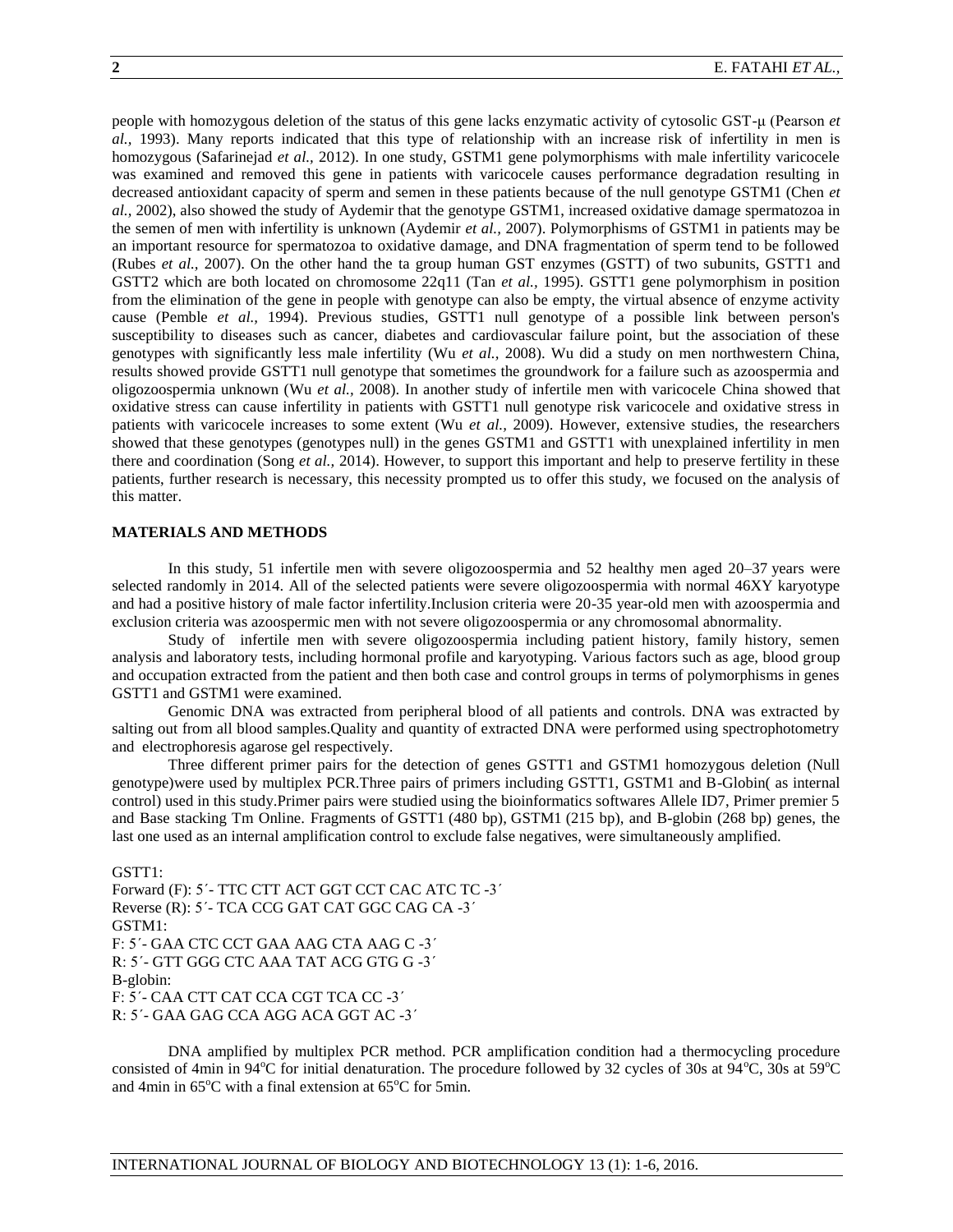### **Gel electrophoresis**

The products of PCR were run by electrophoresis on a 1.5% agarose gel.

#### **Statistical analysis**

 $X^2$  test,t-test and fisher's exact test were carried out to compare difference between the cases and controls. The statistical analyses were performed with SPSS 16 statistical software when p-value was under 0.05 the difference was considered significant.

## **RESULTS**

In this study, 51 patients with severe oligozoospermia with an average age of 20-35 and 52 healthy men with an average age of 20-37 were studied. All patients and controls gave written informed consent.

The length of amplicons was 215bp for GST-M1, 480 bp for GST-T1, and 268 bp for β-globin. Negative examples, GSTM1 and GSTT1 genes lack either separately or together in the presence of B-Globin gene null genotype for each is indicated. In positive samples of each gene separately or together in the presence of B-Globin gene expressed as the wild genotype. In Fig. 1, L represents a Ladder or size markers, the first column is a positive control, mode (Poongothal *et al.,* 2009) is a wild type genotype, mode (Boivin *et al.,* 2007) is a GSTT1 null genotype, mode (Safarinejad, 2008) is a GSTM1 null genotype, mode (Pasqualotto, 2006) is GSTT1 and GSTM1 null genotype and last column is negative control.



Fig. 1.. Multiplex PCR B-globin genes and GSTM1 and GSTT1

The GSTM1 and GSTT1 gene deletion in the patient group (severe oligozoospermia) and controls (healthy) were different, and this difference by chi-square test for GSTM1 gene level  $(P \lt 0.05)$  and GSTT1 gene level  $(P$ <0.01) were significant. The deletion of the GSTM1 gene in two groups of patients and control subjects was 27.45 and 9.62 , respectively. While eliminating the GSTT1 gene in two groups of patients and control subjects was 41.18 and 13.46 respectively. The values shown in the Table 1.



Fig. 2. GSTM1 and GSTT1 genes in the presence and absence of control groups and patients.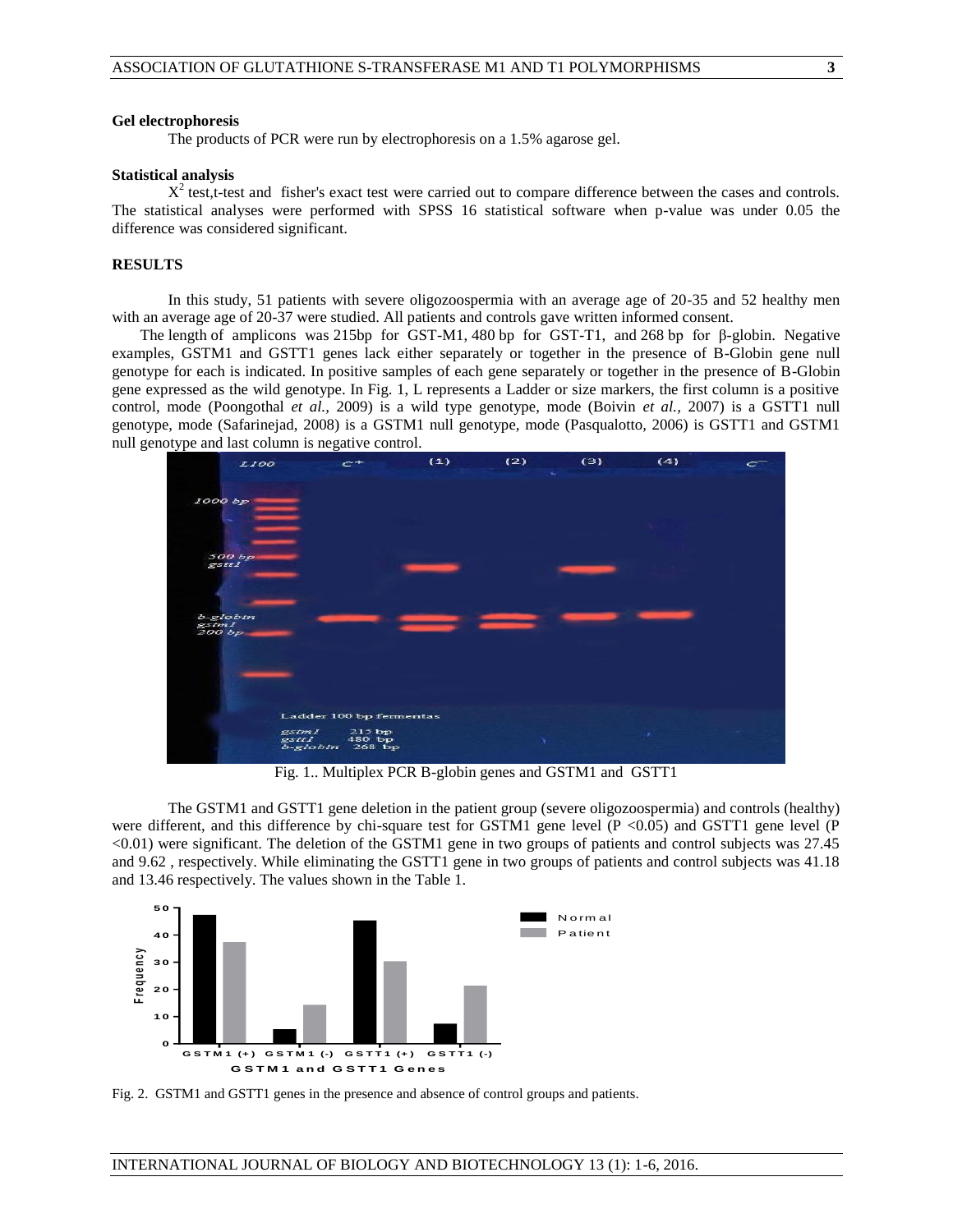| P- value | Number of control | Number of patient | Genotype           | Gene             |
|----------|-------------------|-------------------|--------------------|------------------|
|          | $5(9.62\%)$       | 14 (27.45%)       | Null               |                  |
| 0.02     |                   |                   |                    | GSTM1            |
|          | 47 (90.38%)       | 37 (72.55%)       | Presence           |                  |
|          | $7(13.46\%)$      | 21 (41.18%)       | Null               |                  |
| 0.002    |                   |                   |                    | GSTT1            |
|          | 45 (86.54%)       | 30 (58.82%)       | Presence           |                  |
|          | $0(0\%)$          | $5(9.80\%)$       | (Either both null) |                  |
| 0.0004   |                   |                   |                    | GSTM1 and GSTTT1 |
|          | 12 (23.08%)       | 25 (49.02%)       | Either one null    |                  |
|          | 40 (76,92%)       | 41 (78.21%)       | (Both present)     |                  |

Table 1. Percentage of GSTT1 and GSTM1 genes in the presence and absence of controls and patients.

According to Fisher's exact test the strength of the relationship between GSTT1 and GSTM1 genes and oligospermy in patients either were the relative risk (RR) or the odds ratio (OR) and the results show the risk of the disease by removing the gene M1, 95% and Gene T1, 99% . Fisher's exact test was used for both genes with less than 0.05 and 0.01, P-Value for GSTM1 and GSTT1 genes respectively. Resulted data showed that there is a significant relationship between the absence or presence of GSTT1 and GSTM1 genes and oligospermy. This means that the removal of these genes for patients is significantly higher than in healthy individuals. The relationship between genes and oligospermy (R R) also was conducted. The amount of the GSTM1 and GSTT1 genes are 2.1 and 2.4 respectively. The estimated odds ratio test (OR) for both genes, GSTM1 and GSTT1 genes, in which the amount equal to 3.5 and 4.5, respectively, were calculated. These values also show a significant association of genes with oligospermy. This means that the absence of these genes is a risk for oligospermy. (Table 2).

Table 2. The relationship between the combined GSTM1 and GSTT1 genotypes and the risk of severe oligozoospermia.

| M1 & T1 Combined | Control | Cases (Oligo Spermi) | <b>OR(95 %CI)</b>                                       |
|------------------|---------|----------------------|---------------------------------------------------------|
| Both present     | 40      |                      | $1$ (reference)<br>3/968<br>$(1/666 \text{ to } 9/451)$ |
| Either one null  |         | 25                   |                                                         |

T-test was performed for each gene separately. By using of this test also a significant difference between patients and controls were observed. As for the differences in the GSTM1 gene ( P <0.05) for GSTT1 gene at the level of P <0.01 were significant. The frequency of the deletion of these two genes in the studied population of healthy and patients was found significant differences. Although each of these genes separately, significantly reduces the possibility of oligospermy. Although both genes simultaneously also significantly reduces the likelihood of oligospermy. It can be said that a significant relationship between presence of these genes and the oligospermy are removed. Of course, this needs further studies.

## **DISCUSSION**

Because in many cases the cause of infertility can be the continuation of a joint life and peace of mind for families, male infertility could be treated in the overall planning. Many different genes in the germ cells, somatic cells in the testes, especially the Sertoli cells epididymis genital cutting and other states are crucial to the full development of sperm function, in other words, the destruction of many paths and different cellular networks may lead to male infertility (Liska, 2003). studies have shown Glutathione S-transferase active that sperm levels (Gopalakrishnan *et al.,* 1998). Human cytosolic GST genes can show genetic polymorphisms that instructs specialized construction crews defense capacity against oxidative stress enzymes affected and advancing the failure to provide some of this time can be an increased risk of male infertility include (Ryberg *et al.,* 1997). In the present study, GSTT1 and GSTM1 genotype frequency genes in men with severe oligozoospermia sequence 41.18% and 27.45% in the control group by 13.46% and9.62%, respectively. Frequency of GSTT1, GSTM1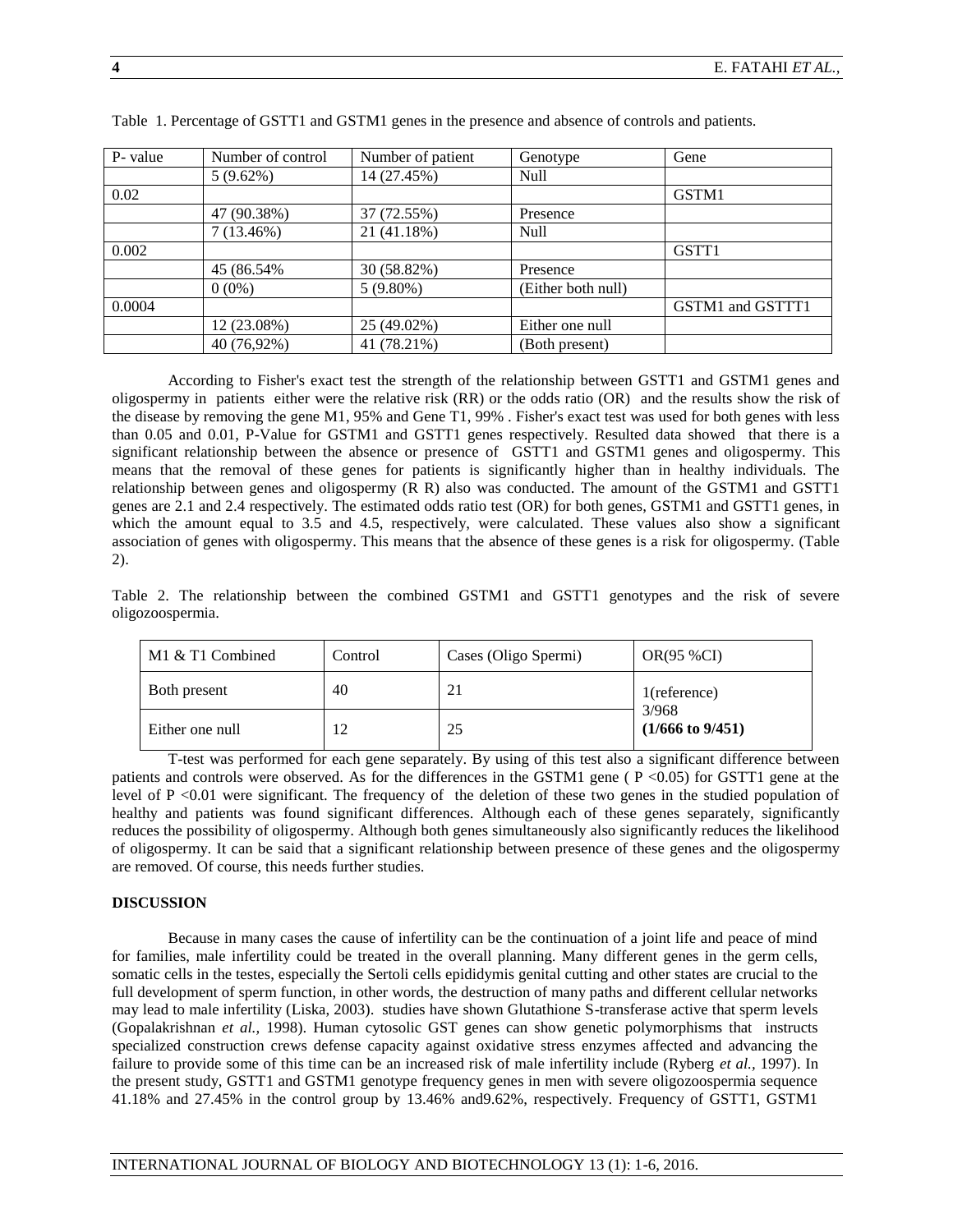genes between the two groups is significant. Previous studies of glutathione S-transferase polymorphisms on male infertility had mixed results. Most of these studies of polymorphisms of GSTM1 gene, GSTM1 and sexual hormones including estradiol and testosterone connection feature because it is a protein necessary in the course of spermatogenesis and antioxidant enzyme activity of this gene also leads to more considered. Wu and colleagues in a study that was conducted on 6934 patients, demonstrated between polymorphisms of GSTM1 and GSTT1 null and there is an increased risk of male infertility (Wu *et al.,* 2013). Chen in his study showed that sperm of patients with varicocele and null genotype of GSTM1 is more vulnerable to oxidative stress (Chen *et al.,* 2001). Some differences in results may be due to the difference in the race of the subjects and the effect of polymorphisms of this gene family.

### **CONCLUSION**

It can be concluded that the absence of these genes significantly decreased glutathione S-transferase antioxidant activity. In this situation the body's defense against stress, free radicals and oxidants decreased and therefore the situation can be oligozoospermia. This decrease sperm count can be caused by damage to sperm DNA due to imbalance between antioxidants and free radicals and oxidants. Finally, we can say that there is a significant correlation between these two genes null genotypes and the oligozoospermia , of course, this requires further studies.

### **Acknowledgments**

We gratefully acknowledge all the participants of this study.

### **REFERENCE**

- Aydemir B., I. Onaran, A.R. Kiziler, B. Alici and M.C. Akyolcu (2007). Increased oxidative damage of sperm and seminal plasma in men with idiopathic infertility is higher in patients with glutathione Stransferase Mu-1 null genotype. *Asian J Androl.,* 9: 108-15.
- [Boivin, J.,](http://www.ncbi.nlm.nih.gov/pubmed?term=Boivin%20J%5BAuthor%5D&cauthor=true&cauthor_uid=17376819) L. [Bunting, J](http://www.ncbi.nlm.nih.gov/pubmed?term=Bunting%20L%5BAuthor%5D&cauthor=true&cauthor_uid=17376819).A. [Collins](http://www.ncbi.nlm.nih.gov/pubmed?term=Collins%20JA%5BAuthor%5D&cauthor=true&cauthor_uid=17376819) and K.G. [Nygren](http://www.ncbi.nlm.nih.gov/pubmed?term=Nygren%20KG%5BAuthor%5D&cauthor=true&cauthor_uid=17376819) (2007). International estimates of infertility prevalence and treatment-seeking: potential need and demand for infertility medical care. *J. [Hum. Reprod.,](http://www.ncbi.nlm.nih.gov/pubmed/?term=Boivin+J%2C+Bunting+L%2C+Collins+JA%2C+Nygren+KG.+International+esti-mates+of+infertility+prevalence+and+treatment-seeking%3A+potential+need+and+demand+for+infertility+medical+care.+Hum+Reprod.+2007%3B22%3A1506%E2%80%9312.)* 22(6): 1506-12.
- Chen, S.S., L.S.Chang, H.W.Chen and Y.H. Wie (2002). Polymorphisms of glutathione S-transferase M1 and male infertility in Taiwanese patients with varicocele. *Hum Reprod*., 17: 718-25.
- Chen, S.S., L.S. Chang and Y.H. Wei (2001). Oxidative damage to proteins and decrease of ontioxidant capacity in patients with varicocele. *Free Radic Biol Med*., 30(1): 1328-34.
- [Dusinská, M.](http://www.ncbi.nlm.nih.gov/pubmed?term=Dusinsk%C3%A1%20M%5BAuthor%5D&cauthor=true&cauthor_uid=11535248), A. [Ficek, A.](http://www.ncbi.nlm.nih.gov/pubmed?term=Ficek%20A%5BAuthor%5D&cauthor=true&cauthor_uid=11535248) [Horská, K](http://www.ncbi.nlm.nih.gov/pubmed?term=Horsk%C3%A1%20A%5BAuthor%5D&cauthor=true&cauthor_uid=11535248).. [Raslová, H](http://www.ncbi.nlm.nih.gov/pubmed?term=Raslov%C3%A1%20K%5BAuthor%5D&cauthor=true&cauthor_uid=11535248). [Petrovská, B](http://www.ncbi.nlm.nih.gov/pubmed?term=Petrovsk%C3%A1%20H%5BAuthor%5D&cauthor=true&cauthor_uid=11535248). [Vallová, M](http://www.ncbi.nlm.nih.gov/pubmed?term=Vallov%C3%A1%20B%5BAuthor%5D&cauthor=true&cauthor_uid=11535248). [Drlicková, S](http://www.ncbi.nlm.nih.gov/pubmed?term=Drlickov%C3%A1%20M%5BAuthor%5D&cauthor=true&cauthor_uid=11535248).G. [Wood, A](http://www.ncbi.nlm.nih.gov/pubmed?term=Wood%20SG%5BAuthor%5D&cauthor=true&cauthor_uid=11535248). [Stupáková,](http://www.ncbi.nlm.nih.gov/pubmed?term=Stup%C3%A1kov%C3%A1%20A%5BAuthor%5D&cauthor=true&cauthor_uid=11535248)  J. [Gasparovic, P](http://www.ncbi.nlm.nih.gov/pubmed?term=Gasparovic%20J%5BAuthor%5D&cauthor=true&cauthor_uid=11535248). [Bobek, A](http://www.ncbi.nlm.nih.gov/pubmed?term=Bobek%20P%5BAuthor%5D&cauthor=true&cauthor_uid=11535248). [Nagyová, Z](http://www.ncbi.nlm.nih.gov/pubmed?term=Nagyov%C3%A1%20A%5BAuthor%5D&cauthor=true&cauthor_uid=11535248). [Kováciková, P](http://www.ncbi.nlm.nih.gov/pubmed?term=Kov%C3%A1cikov%C3%A1%20Z%5BAuthor%5D&cauthor=true&cauthor_uid=11535248). [Blazícek, U](http://www.ncbi.nlm.nih.gov/pubmed?term=Blaz%C3%ADcek%20P%5BAuthor%5D&cauthor=true&cauthor_uid=11535248). [Liegebel](http://www.ncbi.nlm.nih.gov/pubmed?term=Liegebel%20U%5BAuthor%5D&cauthor=true&cauthor_uid=11535248) and A.R. [Collins](http://www.ncbi.nlm.nih.gov/pubmed?term=Collins%20AR%5BAuthor%5D&cauthor=true&cauthor_uid=11535248) (2001). Glutathione S-transferase polymorphisms influence the level of oxidative DNA damage and antioxidant protection in humans. *J. [Mutat. Res.](http://www.ncbi.nlm.nih.gov/pubmed/?term=Dusinsk%C3%A1+M%2C+Ficek+A%2C+Horsk%C3%A1+A%2C+Raslov%C3%A1+K%2C+Petrovsk%C3%A1+H%2C+Vallov%C3%A1+B%2C+et+al.+Glutathione+S-transferase+polymorphisms+influence+the+level+of+oxidative+DNA+damage+and+antioxidant+protection+in+humans.+Mutat+Res.+2001%3B482%3A47%E2%80%9355.)*, 1; 482(1-2): 47-55.
- Gopalakrishnan S., S. Aravinda, C.H. Pawshe, S.M. Totey, S. Nagpal, D.M. Salunke *et al*. (1998). Studies on glutathione S-transferases important for sperm function: evidence of catalytic activity-independent functions. *Biochem. J.,* 329: 231-41.
- Hammadeh, M.E., M. Radwan, S. Al-Hasani, R. Micu, P. Rosenbaum, M. Lorenz, *et al*. (2006). Comparison of reactive oxygen species concentration in seminal plasma and semen parameters in partners of pregnant and nonpregnant patients after IVF/ICSI. *Reprod Biomed Online.,* 13(5).
- Hayes, J..D. and R.C. Strange (2000). Glutathione S-transferase polymorphisms and their biological consequences. *J Pharmacology*. 61(3): 154-66.
- Hayes,, J.D., J.U. Flanagan and I.R. Jowsey (2005). Glutathione transferases. *J Annu Rev Pharmacol Toxicol*., 45: 51-88.
- Hurst, R., Y. Bao, P. Jemth, B. Mannervik and G. Williamson (1998). Phospholipid hydroperoxide glutathione peroxidase activity of human glutathione transferases. *J Biochem.,* 15: 97-100.
- Ketterer, B. (2001). A bird's eye view of the glutathione transferase field. *J Chem Biol Interact*., 138(1): 27-42.
- Liska, F. (2003). Selected genetic aspects of male infertility- what animal models tell as.Bio (Praha)., 49: 129-41.
- O'Flynn, [K.L. O'Brien, A](http://www.ncbi.nlm.nih.gov/pubmed?term=O%27Flynn%20O%27Brien%20KL%5BAuthor%5D&cauthor=true&cauthor_uid=20103481).C. [Varghese and](http://www.ncbi.nlm.nih.gov/pubmed?term=Varghese%20AC%5BAuthor%5D&cauthor=true&cauthor_uid=20103481) A. [Agarwal](http://www.ncbi.nlm.nih.gov/pubmed?term=Agarwal%20A%5BAuthor%5D&cauthor=true&cauthor_uid=20103481) (2010). The genetic causes of male factor infertility: a review. *J. Fertil [Steril.](http://www.ncbi.nlm.nih.gov/pubmed/?term=O%E2%80%99Flynn+O%E2%80%99Brien+KL%2C+Varghese+AC%2C+Agarwal+A.+The+genetic+causes+of+male+factor+infertility%3A+a+review.+Fertil+Steril.+2010%3B93%3A1%E2%80%9312.)*, 93(1): 1-12.
- [Pasqualotto, F.F.,](http://www.ncbi.nlm.nih.gov/pubmed?term=Pasqualotto%20FF%5BAuthor%5D&cauthor=true&cauthor_uid=16493211) E.B. [Pasqualotto, B.](http://www.ncbi.nlm.nih.gov/pubmed?term=Pasqualotto%20EB%5BAuthor%5D&cauthor=true&cauthor_uid=16493211)P. [Sobreiro, J](http://www.ncbi.nlm.nih.gov/pubmed?term=Sobreiro%20BP%5BAuthor%5D&cauthor=true&cauthor_uid=16493211). [Hallak, F](http://www.ncbi.nlm.nih.gov/pubmed?term=Hallak%20J%5BAuthor%5D&cauthor=true&cauthor_uid=16493211). [Medeiros](http://www.ncbi.nlm.nih.gov/pubmed?term=Medeiros%20F%5BAuthor%5D&cauthor=true&cauthor_uid=16493211) and A.M. [Lucon](http://www.ncbi.nlm.nih.gov/pubmed?term=Lucon%20AM%5BAuthor%5D&cauthor=true&cauthor_uid=16493211) (2006). Clinical diagnosis in men undergoing infertility investigation in a university hospital. *J. [Urol.](http://www.ncbi.nlm.nih.gov/pubmed/?term=Pasqualotto+FF%2C+Pasqualotto+EB%2C+Sobreiro+BP%2C+Hallak+J%2C+Medeiros+F%2C+Lucon+AM.+Clinical+diagnosis+in+men+undergoing+infertility+investigation+in+a+university+hospital.+Urol+Int.+2006%3B76%3A122%E2%80%935.) Int.*, 76(2): 122-5.
- Pearson, W.R, W.R. Vorachek, S.J. Xu, R. Berger, I. Hart, D. Vannais *et al*. (1993). Identification of class-mu glutathione transferase genes GSTM1-GSTM5 on human chromosome 1p13. *Am J Hum Gene*., 53: 220-33.